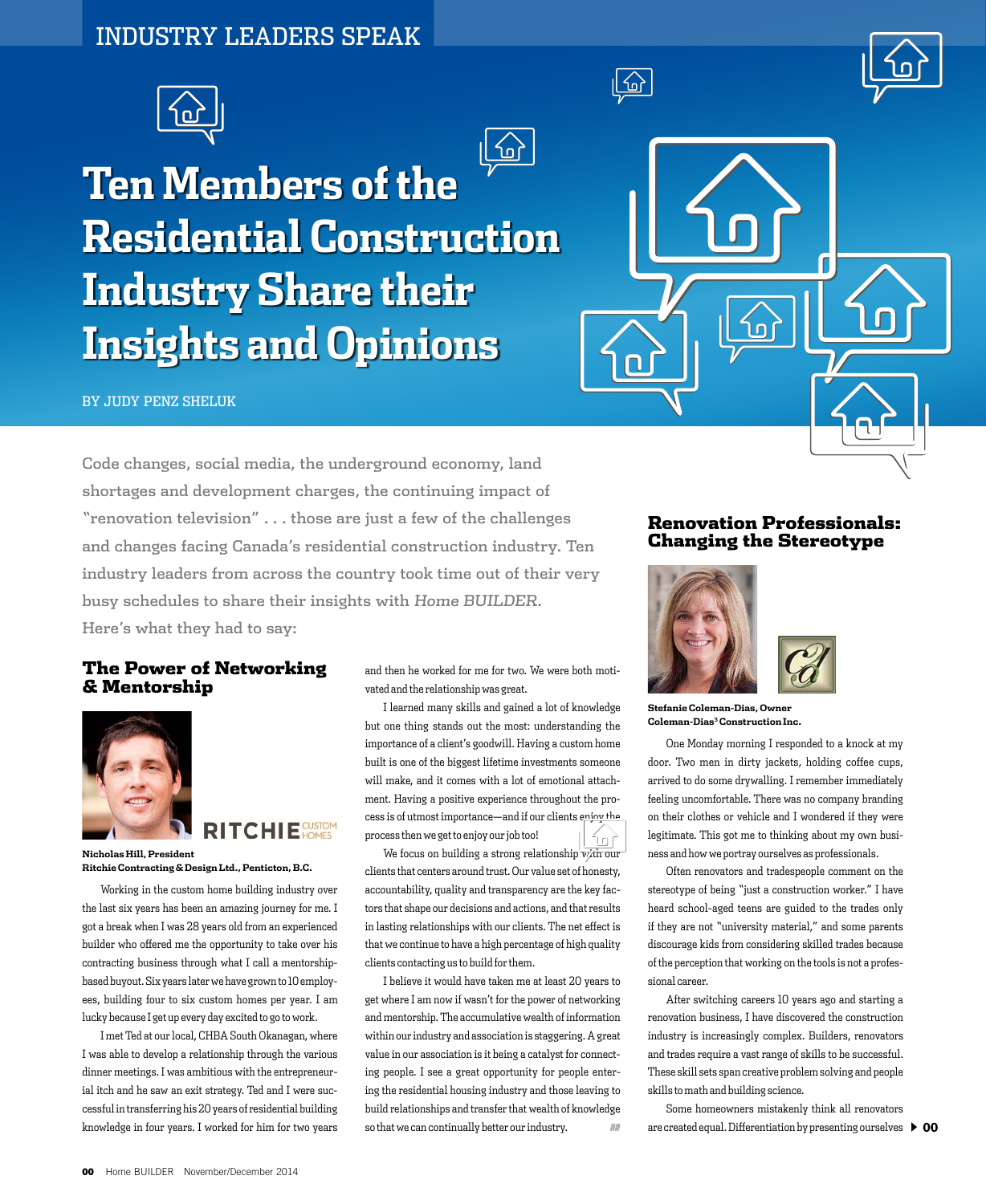



 $\textbf{00}\blacktriangleright$  as professionals becomes increasingly important, especially with cash operators continuing to thrive with little or no enforcement to curb them.

> Skilled trades are becoming scarce as the baby boomers retire. Our industry needs new people to replace the retirees. If we elevate the professionalism of our industry and begin to shift the stereotype, perhaps more youth and their parents will consider skilled trades as the viable and lucrative career option it is.

> How do we elevate the professionalism and set ourselves apart in order to demand a fair price for the specialized skills we offer? How do we shift the entrenched stereotype so that more youth will consider entering the skilled trades?

# **"Our motto is Build Smart. Renovate Right."**

Tamara Barker-Watson, CEO, Whitestone Developments, Halifax, N.S.

Here are a few practical suggestions that we can apply to our businesses and encourage our trades to implement:

- 1. First Impressions: The very first thing clients and the public sees is how we look—and yes people judge. Had those two drywallers worn tidy uniforms, I would have judged differently. Branded and tidy uniforms provide a professional look that homeowners will recognize and trust.
- 2. Marketing Presentations: Showing our product with marketing materials has never been more affordable. Uploading project photos to free websites like Houzz, Pinterest and Facebook and having a company website are low cost marketing options that show legitimacy and professionalism. Presentation folders including information about our expert renovation services sets a high standard in the client's mind when they consider other renovators bids.
- 3. Organized Worksites: Job site tidiness, punctuality and being prepared are all success factors for a renovation project. Clients feel comfortable and safe when the staff are organized and in control. Money and time is saved, stress is reduced and the jobsite portrays professionalism.
- 4. Ethical business: Contracts, receipts and legal documents legitimize businesses. Accepting "cash" calls into question ethical values and therefore portrays a lack of professionalism.
- 5. Associations: Membership in CHBA, RenoMark, and other associations provides a level of accountability and professionalism to the business. Being at the leading edge of training and information sets members apart as leaders in the construction industry.

If we all make little changes toward increasing the professional perception of our industry, our individual businesses and the industry as a whole will benefit.

## Make Room for our Millennials





**Pierre Dufresne, Vice President, Land Development Tartan Development Corporation**

Recently I have been hearing from more and more of friends who are part of the baby boomer generation express concern over when they expect their kids, now called the "millennials," to enter into the new home ownership market.

In my generation it seemed that a young couple graduating university in their mid-twenties were able to secure stable employment, spend a few years saving for a down payment on a home and become homeowners around the same time as wanting to settle down, marry and start a family. It is those kids, born in the 1980's and early 1990's, who are now getting out of university, saddled with massive student debt, and often underemployed in terms of the educational qualifications they have achieved. At the same time housing costs have risen at a disproportionate acceleration than the salaries they see entering into their careers.

## **"Differentiation by presenting ourselves as professionals becomes increasingly important, especially with cash operators continuing to thrive with little or no enforcement to curb them."**

Stefanie Coleman-Dias, Owner, Coleman-Dias3 Construction, St. Thomas, Ont.

The opportunities to purchase a three-bedroom entry-level townhouse in Ottawa for \$110,000 in 1990 has now been replaced with a \$275,000 one-bedroom condominium unit—making Ottawa's intensification policies a success for dubious reasons, but that's another story—or the same freehold townhouse for \$350,000. So while the trend of housing prices is making home ownership more and more unattainable for the millennials, we need to call upon our Municipal Government officials to recognize exactly why.

Between 1999 and 2014 housing prices in Ottawa have risen by 185%, while salaries have increased by only 97%. In 1999 development charges were relatively small whereas they have crept up to \$40,000 today. Increases have often incurred as a result of political reluctance to pay for new infrastructure from the tax base, even when there are substantial benefits to the existing population derived from that infrastructure. The City's policy of limiting suburban land supply has driven up the price of this scarce resource, such that the raw land cost of a single family home has tripled over the same time frame. Meanwhile, construction costs associated with building the dwelling have remained stable due to technological advances. What needs to be recognized by our City Government and the community at large is that the affordability issue is one that affects our children now, and that affects us all.

Inequitable development tax increases have a far greater impact than incremental municipal tax increases to the existing community when paying for their fair share of municipal infrastructure. Just as health care costs are shared by all and not just by the sick, educational costs are paid by all and not just our students families, infrastructure costs need to be recognized as an investment in our communities at large, not just for the new home purchaser, who by the way becomes tax payers as well.

We need to free up land supply and get off the idea that all suburban growth is sprawl and inherently bad for our society. We have to recognize that planned urban growth makes efficient use of that same infrastructure investment, and that it has environmental value by not forcing new home purchasers to look beyond the City's boundary for affordable opportunities.  $\blacksquare$ 

### 5 Keys to Product Evolution in Production Building



**Miles Kohan, Vice President Sterling Homes, Edmonton, Alta.**

As a production builder one would like to gain efficiency through repetition. Master drawings shorten time for production drawings. Master budgets shorten time and expense on job starts. But if that's all we did, our products would soon be stale and out-dated. Finding the balance between adapting to consumer trends, leading with new product innovation and maintaining efficiency is a delicate balancing act. I try to keep these five keys in mind in order to successfully grow and evolve our organization.

#### **1) Keep to Small Incremental Changes**

Being in production work upfront is always leveraged out in the long run (unfortunately so are mistakes). It is  $\rightarrow$  00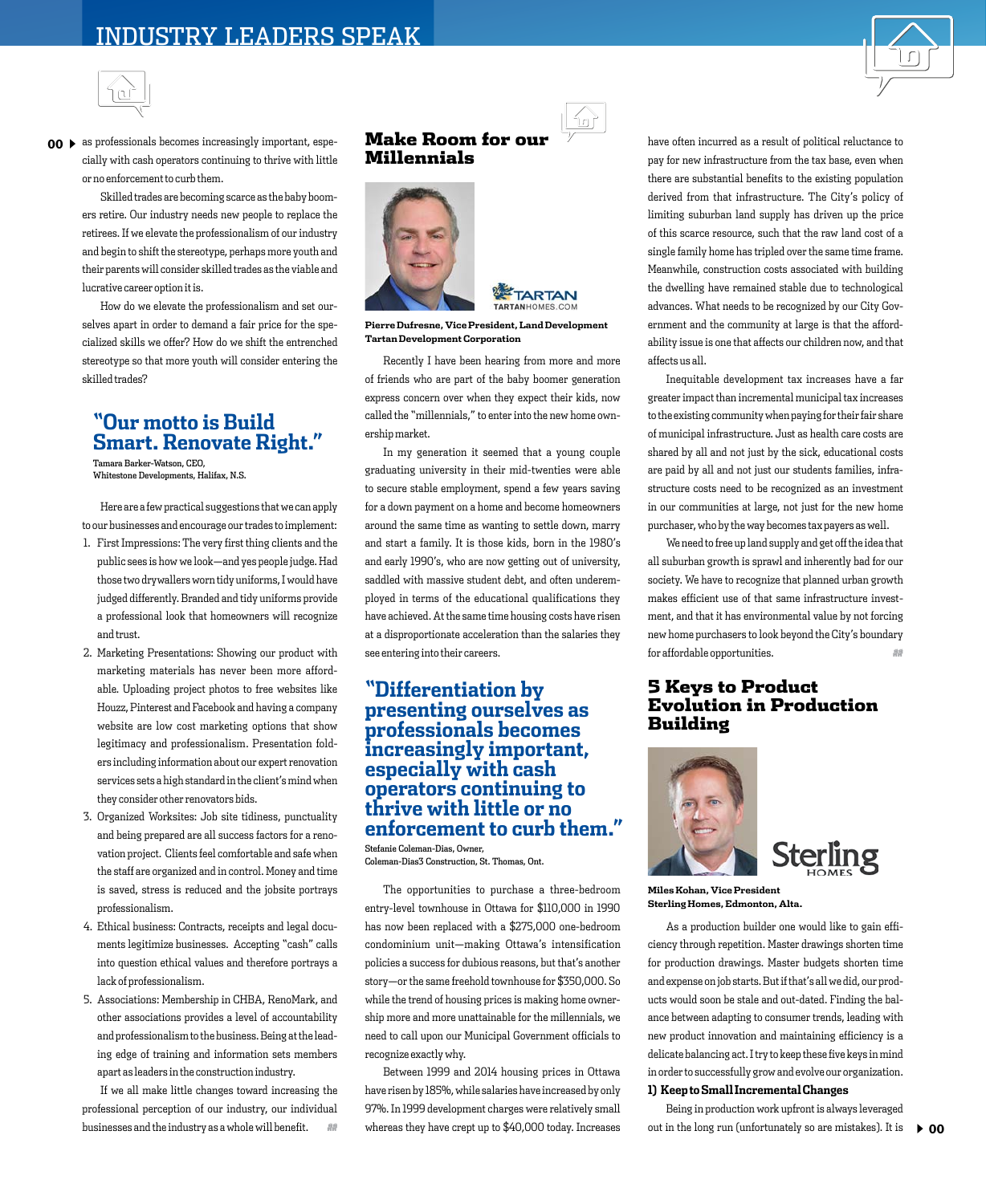



#### $00 \rightarrow$  typically better to strive for consistent, small incremental improvements versus wholesale changes. The way I have to look at things is multiplied by the rate of our annual production. For example, if we inappropriately spec'd a product that causes one simple \$100 repair, we are facing a \$50,000 mistake! (\$100 x 500 homes). For that reason, if I want to try something radically different, I do an "R&D" house as a one-off to try a new concept or product(s).

#### **2) Decide Who You Are and Stick To It**

You are either a custom builder or production builder but operationally I haven't seen a company good at both. If you have the resources to create pre-planned options for choices that works well, but avoid the red pen at all costs.

#### **3) Have an Effective Feedback Cycle**

- $\bullet$  Focus Groups: We have done inexpensive online "Survey Monkey" projects to homeowners of a certain home model to see how they find living in the home. Typically there are patterns in the homeowner's responses, which can lead to great updates.
- $\bullet$  Upgrades: Look at customer upgrade trends to see what should be included in your base specifications, assuming your overall price remains competitive.
- $\bullet$  Budgets: Check for material returns as well as doing a cost to complete variance analysis. Tighter budgets eliminate costly waste as well as avoid being short on material and holding up a trade.

#### **4) Maintain Discipline**

Be consistent. We strive for an even flow of 13 files completed a week from each department to the next, and the managers need to track and report their variances to me on a weekly basis. I try not to introduce a new product or option unless it's fully drawn, tendered, detailed budgets entered into the software, and marketing piece done—then it's ready for market. Like our selection centre, we are very proud of the fact that we have over 205,000 product codes in the system and 100% of what a customer sees is priced for their specific home with the selections, pricing and sign off being done on a one day visit.

#### **5) Hold Trade Council Meetings**

We embarked on a mission to be "the Best Builder in Edmonton" to work for. We asked our trades to step up and get involved with an ongoing "Trade Council." Our operations manager held trade and supplier panel discussions that were kept to phases of the building process, ensuring relevancy for those in attendance. Besides identifying gaps in our processes, the goal was to make all of the small changes that we could, thus allowing our partners work to be done safely and efficiently.

Ultimately, our goal with this Trade Council is to have our trades demonstrate they can increase their productivity with the same number of crews and, therefore, make more money when they are on a Sterling Home site than on another builder's site (even if pay rate is identical). ##

#### Bringing Back Communities





**Paul Moroz, General Manager Dream Development, Regina, Sask.**

Regardless of the city, if we look at subdivisions across the country, we can pretty much tell when it was built. Using Regina as an example, through the 1970s and 80s, our developments were very mono-culturized; big cookie-cutter houses on large lots where the car and culde-sac was king. In fact, that was the recipe for success for a very long time.

In 2005, everything changed when Saskatchewan's economy went from bust to boom. I've often commented that we're always behind Calgary and Edmonton and way behind Vancouver, but when our economy took off, we found ourselves in the position of being under supplied on land. Our business model—40- and 50-foot lots with mostly single-detached homes—was suddenly becoming unaffordable for the ordinary home buyer, and many of the projects we were working on were turned upside down.

## **"The minimum efficiency level targeted by 9.36 is approximately equivalent to an EnerGuide for New Homes 78 to 80."**

Andrew Oding, Senior Building Science Associate, Building Knowledge Canada Inc.

The neighbourhoods we're building today are much more diverse. There's still the odd big house on big lot, but there are also duplexes, homes with granny suites, semis, towns and singles on small lots. The end result is a far more interesting neighborhood that attracts all walks of life, from students in a secondary or basement suite to the first-time buyer, the move-up buyer, and the downsizing boomer—all within one neighbourhood. Our new designs are grid-patterned, 25 houses long on either side, and instead of driving from one cul-de-sac to the next, you can walk around the block. We're also bringing in street-oriented housing that's less garage dominated, with laneways at the back of the house, and a nice porch at the front. Our parks are sided by three streets, meaning many of those porches overlook green space, vs. backing on to it. In short, it's people-friendly housing.

What's particularly special to us, however, are the

amenities we can bring into the community. Many, many years ago we had Main Streets with angled parking; over time that's transitioned into a mall and now, into the smart/power center. We're trying to come back to the Main Street and go full circle, to attract bookstores, restaurants, medical facilities etc. for the residents. Schools are also important and in any development we set aside land for a school. The ultimate decision falls to the province, but we do what we can.

At the end of the day, we're trying to create a small town within a much larger subdivision of six "small towns." Each small town will house 30,000 to 35,000 with a Main Street component. It will take 25-30 years to complete, and we'll continue to evolve and adapt along the way, but our ultimate test that we pass ourselves on will remain the same. Would you live there? And by that I mean me.

#### National Building Code Section 9.36: A New Day for Energy Efficiency





**Andrew Oding, Senior Building Science Associate Building Knowledge Canada Inc., Cambridge, Ont.**

 For the fist time in National Building Code history, Part 9: Energy Efficiency sets a minimum benchmark with Section 9.36. To achieve this, there are two optional compliance methods: Prescriptive or Performance.

The prescriptive approach allows the designer to "pick" appropriate envelope solutions from the tables and charts. There is provision made for limited trade-offs (i.e. increasing wall insulation to off-set limited u-value of stain glass custom window) whereas the performance option allows for the minimum efficiency target to be met through showing compliance through modelling (i.e. Hot2000). The performance path further allows the designer to take a more customized approach in meeting the minimum energy standard.

Section 9.36 also moves away from referencing nominal insulation values and is built around effective R-values. For example, an "extra credit" is available to wall assemblies wherein advanced framing (19.2 or 24"oc) or a layer of continuous exterior insulation is applied. Several industry partner associations have developed thermal assembly calculators to assist designers and professionals with identifying the correct effective R-value. One such tool is the Canadian Wood Councils Thermal Wall  $\,blacktriangleright\,$  00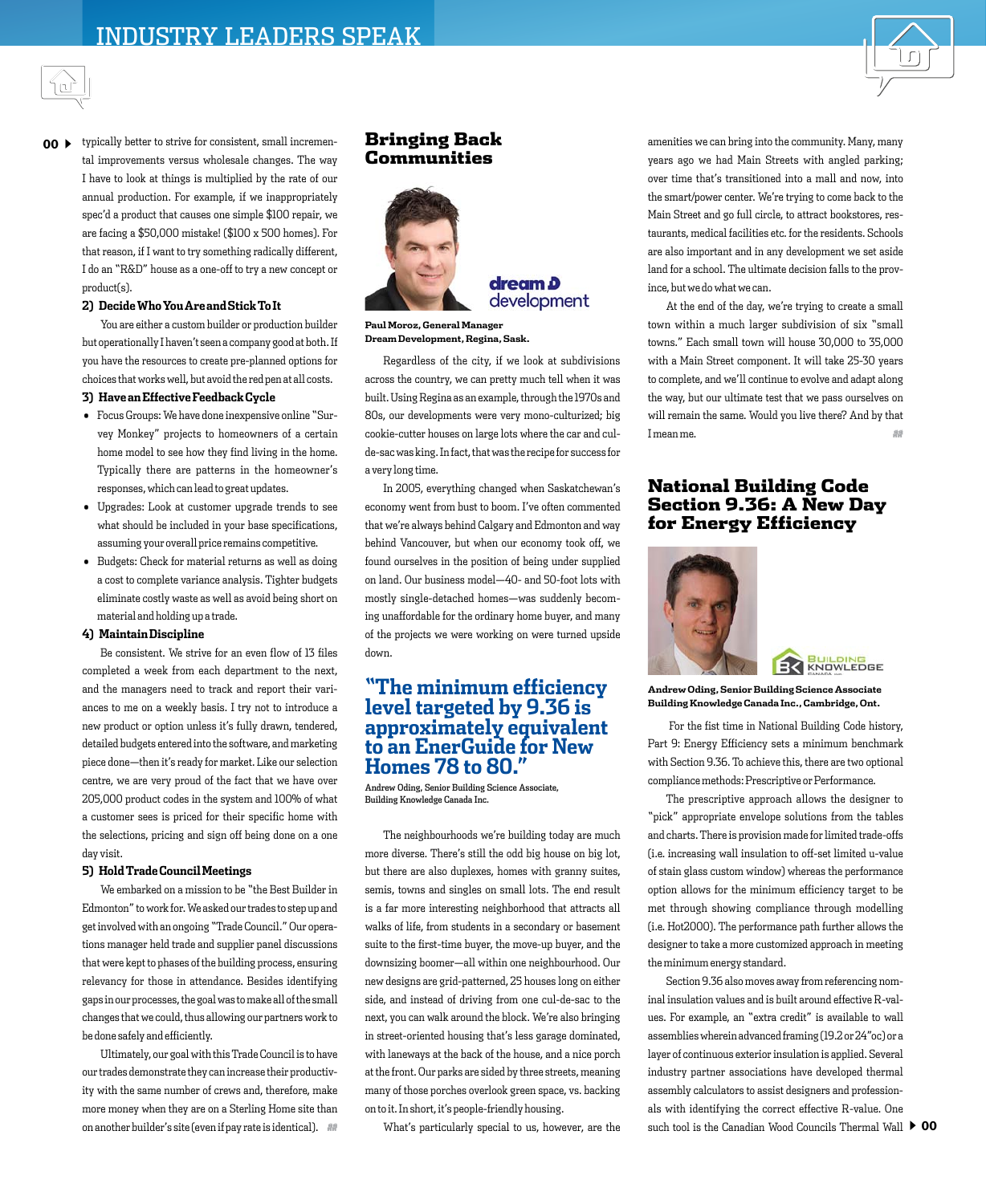

## 00  $\blacktriangleright$  Calculator, currently available on the cwc.ca website.

Within the prescriptive path, Heat Recovery Ventilation (HRV) is encouraged as an option; when an HRV or ERV is used the minimum thermal value of the envelope assembly can be slightly reduced or optimized. Additionally, air barrier effectiveness and importance are reinforced by new inspection requirements. Under the performance path there is recognition of actual air leakage test results (blower door) and the significant impact on energy consumption.

The minimum efficiency level targeted by 9.36 is approximately equivalent to an EnerGuide for New Homes 78 to 80 (Applying HOT2000 10.51 with a range of housing types from attached to detached). It is interesting to note that just a decade ago this was approximately the baseline efficiency of R2000 homes in Canada.

If one were to look closely at nearly every heat loss calculation for average new homes in Canada it becomes quickly apparent that 25% to 40% of all heat loss is associated with ventilation and air leakage. There is a noteworthy synergy that will occur in these new homes with enhanced thermal assemblies, HRV and enhanced air tightness performance.

It is advisable that designers of homes under the new 9.36 should also be reviewing the altered load calculations and subsequent air system or delivery system designs to appropriately account for these new energy efficiency details. Lower heating and cooling loads need right–sized mechanical equipment to minimize the effects of short cycling (uneven temperatures in home and limited equipment operational life). The new CSA F280-2012 will significantly help designers address these new energy efficient residences.  $\blacksquare$ 

### Marketing with Social Media: It's Easier (and Cheaper) Than You Think





**Bob Deeks, President RDC Fine Homes Inc., Whistler, B.C.**

In 2010, we started reconsidering our marketing strategy. I'll admit we were slow to the game, but I knew social media was only going to become more prevalent and relevant. I began by opening my own Facebook page, played around with it some, and then started the RDC Facebook page (www.facebook.com/RDCFineHomes). Next, I took some seminars on social media, and in so

doing, realized that we needed someone to assume the social media responsibilities for the company. Our Operations Manager now spends about an hour a day, five days a week, researching content, pre-loading posts, etc. It's a dedicated role, but by no means a fulltime job!

That said, Facebook has really taken off for us. Our posts include how-it's done (vs. DYI how-to) videos. For example, we recently added showing installation of a hot tub on a remote, hard-to-reach deck. We also post unusual items, like a wacky solar-powered structure located in Slovakia designed to resemble a block of ice cascading down the mountain.

Facebook is also great for promoting special events. For our Mike Holmes open house a few months ago we boosted the post, which means we paid Facebook to increase the distribution. We must have hit 60,000 views, of which 35,000 views were organic. In terms of marketing dollars, when we started selectively boosting our posts to a targeted demographic about eight months ago, we were at 400 Likes; that's increased to 3,800 Likes at a cost of about \$1 a day. Where else can you get your message out for \$30 a month?

# **"The neighbourhoods we're building today are much more diverse."**

íu)

Paul Moroz, General Manager, Dream Development.

We started Twitter (@RDCFineHomes) three years ago, and maintain an active feed. The tweets never promote us overtly; we're creating a brand image by sharing energy-efficient tips, educational seminars or events, interesting information related to housing, décor, etc. We're trying to engage our followers, and build on that number (currently at 767). Many of our followers are other businesses, which I find interesting.

We also use Pinterest (www.pinterest.com/rdcfinehomes) although we came to that in a roundabout way. We redesigned our website earlier this year and were trying to get the biggest bang for our buck. Knowing that more and more people are viewing us on tablets and smartphones, the old way of doing things simply wasn't an option. Now, if you click on a photo on our website, it will take you to Pinterest, and you'll see different boards with different pins (photos) for different projects, start to finish.

From a personal perspective, I'm on LinkedIn. I didn't see a lot of value in it in the early days, but it has matured, and I'm starting to find that it's a good way to connect with other business, share what RDC is doing. It's also a great instant resume if a client wants to see what value I can bring to the table.

We started dabbling with social media in 2010, not sure where it would lead us. Heading into 2015, we can't imagine a marketing strategy without it.

#### Design Trends



# **ARLT HOMES**

#### **Jason Arlt, Vice President Arlt Homes Ltd., Winnipeg. Man.**

Today's home buyer is inundated with television programs showcasing the latest in design trends and décor, and they expect no less when it comes to their own home. During my recent tour of the Manitoba Home Builders' Association's Fall Parade of Homes, builders definitely stepped up to the challenge. Here, in no particular order, are some of my observations.

- $\bullet$  Natural stone everywhere: on floors, on fireplaces, in showers, on backsplashes, on feature walls
- $\bullet$  Textured surfaces everywhere: stone, wood wall panels, interior doors with interesting details, gloss and matte surfaces, unique patterns in tile work
- $\bullet$  A continuation of the trend towards lighter interiors: airy paint colors, painted or gloss cabinetry, mid-tone wood stains
- $\bullet$  Horizontal wood graining on millwork and cabinetry
- $\bullet$  Wood accents throughout—ceiling beams, media wall detailing, floating shelves
- $\bullet$  Wood panelling on vaulted ceilings, providing texture and warmth to large rooms
- $\bullet$  A single dining area with and adjacent kitchen. Kitchens feature a large islands with enough seating for an entire family
- $\bullet$  LED light fixtures are becoming more prominent
- $Chandelier(s)$  in the bathroom, specifically over a free standing tub, as a focal point in the room
- $\bullet$  Extra-long ensuite vanities with dual sinks, some with convenient touchless faucets
- Pet washing stations in the mudroom
- $\bullet$  The return of the Butler's Pantry-a space to keep your clutter tucked away, especially in open plan kitchens
- $\bullet$  Massive scale linear fireplaces, multi-sided fireplaces in kitchens, great rooms, dining rooms, master bedrooms, basements
- $\bullet$  Wine cellars with tasting areas
- $\bullet$  Home gyms with rubber flooring and TVs hidden behind mirrors
- $\bullet$  Games areas are not just limited to pool tables and air hockey anymore! Homes included golf simulators and football-themed viewing rooms with multiple TVs

Design trends weren't just limited to the homes' interiors. More than ever, people looking at new homes understand and appreciate the important role that landscaping  $\,blacktriangleright\,$  00